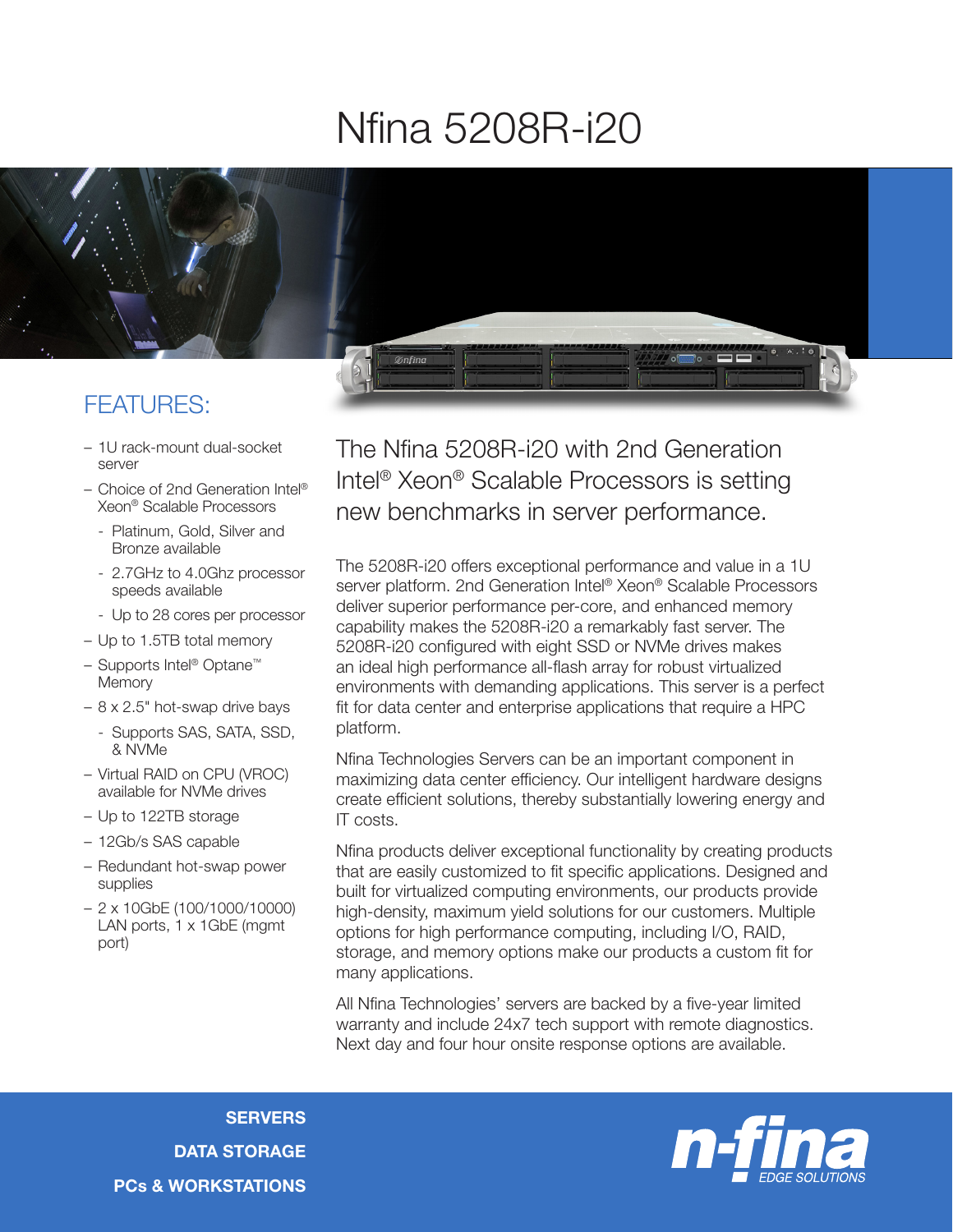## NFINA 5208R-i20

| <b>SPECIFICATIONS</b>               |                                                                                                                                                                                                                                                                              |
|-------------------------------------|------------------------------------------------------------------------------------------------------------------------------------------------------------------------------------------------------------------------------------------------------------------------------|
| Form Factor                         | 1U rack-mount, 1.72" x 16.93" x 27.95"                                                                                                                                                                                                                                       |
| <b>Operating Temperature</b>        | 10°C to 35°C (50°F to 95°F)                                                                                                                                                                                                                                                  |
| Processor                           | 2nd Generation Intel® Xeon® Scalable Processors, up to 28 cores each                                                                                                                                                                                                         |
| Processor Speed                     | 2.7GHz to 4.0GHz                                                                                                                                                                                                                                                             |
| Socket                              | Dual Socket P                                                                                                                                                                                                                                                                |
| Memory                              | Up 24 DIMMs, DDR4 ECC 2933 MHz<br>1.5TB Max memory capacity<br>Intel <sup>®</sup> Optane <sup>™</sup> Memory supported                                                                                                                                                       |
| Storage                             | 8 x 2.5" hot-swap drive bays<br>Supports: 8 NVMe, SSD, and HDD drives<br>2 x internal M.2 NVMe/SSDs (2280), PCle® or SATA                                                                                                                                                    |
| Maximum Storage                     | Up to 122TB, depending on drive type                                                                                                                                                                                                                                         |
| Software RAID                       | 0, 1, 10, optional 5                                                                                                                                                                                                                                                         |
| Hardware RAID/Caching               | Hardware RAID optional, Caching available                                                                                                                                                                                                                                    |
| Virtual RAID on CPU for NVMe drives | Choose: VROC Premium (0,1,5,10)<br>VROC Standard (0,1,5) or<br>Passthrough (No RAID)                                                                                                                                                                                         |
| Input Voltage                       | 100-127V @ 10A, 50/60 Hz<br>200-240V @ 6A, 50/60 Hz                                                                                                                                                                                                                          |
| Power Supply                        | Redundant hot-swap 1100W AC                                                                                                                                                                                                                                                  |
| Remote Management                   | IPMI 2.0, KVM over HTML5, included                                                                                                                                                                                                                                           |
| TPM                                 | Version 2.0, optional                                                                                                                                                                                                                                                        |
| Software Certifications             | VMware® ESXi™ 6.0/6.5/7.0 w/ VM Direct Path I/O, SR-IOV, Fault Tolerant                                                                                                                                                                                                      |
| OS Supported                        | Microsoft <sup>®</sup> Windows Server® 2016, 2019, Windows® 10 Pro/Enterprise,<br>VMware® ESXi™ 6.0, 6.5, 6.7, 7.0, Open-E® JovianDSS™ & DSS7, Red Hat® RHEL<br>5,6,7x, SUSE® SLES 11,12, 15, Ubuntu 14,15,16,17, CentOS™ 6,7, XenServer®<br>6.5-7.6, more options available |
| Certifications                      | NRTL Nemko (US, Canada), CE (Europe), RCM (Australia/NZ), GS (Germany),<br>FCC (US), ICES-3(A) (Canada), KC (Korea), Ukraine Certification, BSMI (Taiwan),<br>EAC (Russia), VCCI-A (Japan), RoHS EVPU 20 (China), MIC (Vietnam)                                              |
| Warranty                            | 5 years                                                                                                                                                                                                                                                                      |